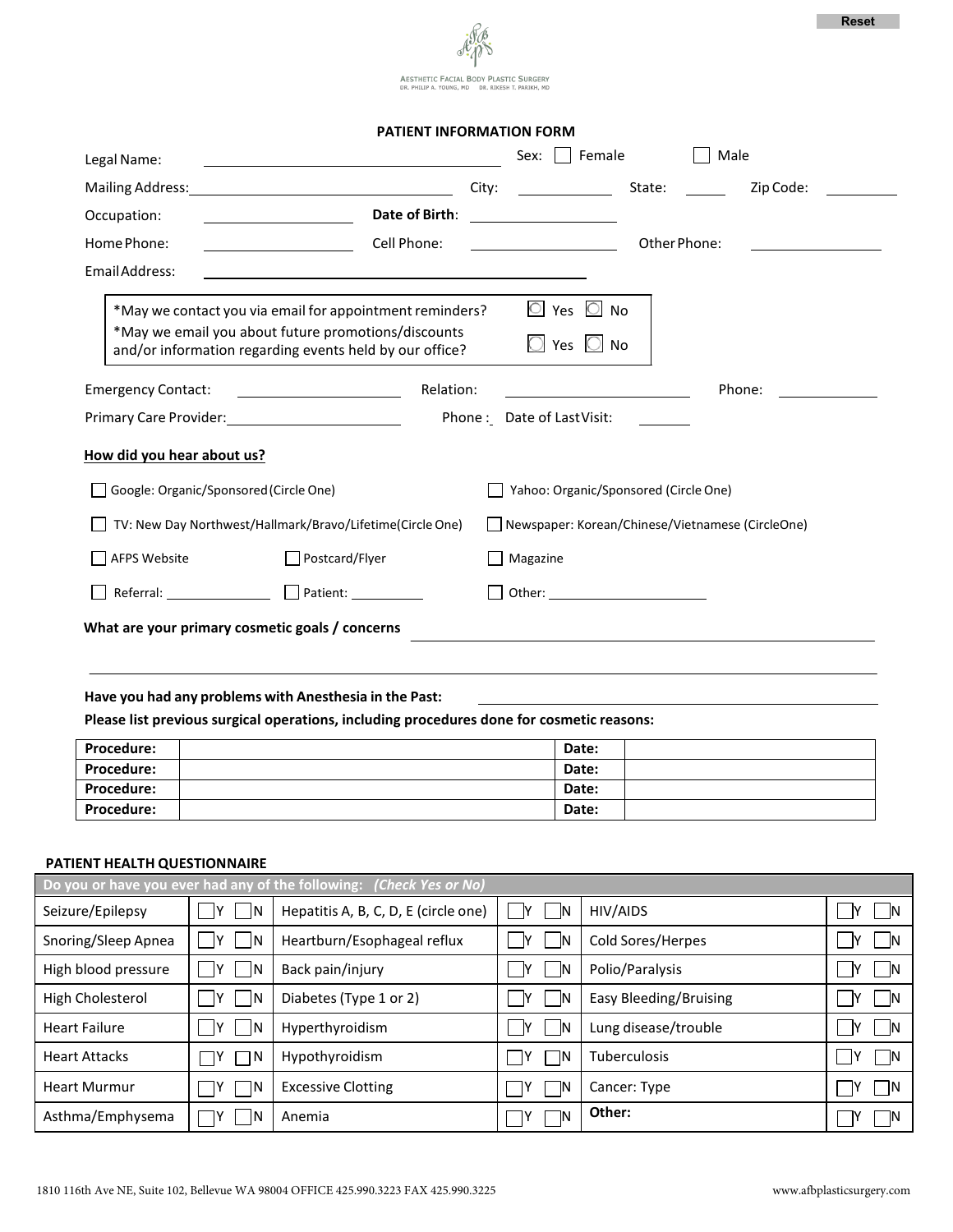

|                                                                                                                                                                             | Do you have night sweats?<br>Lave you had a productive cough for the past 3 months?                                                                                                                                                                                                                                                                                                                               |                                                    |                                       |
|-----------------------------------------------------------------------------------------------------------------------------------------------------------------------------|-------------------------------------------------------------------------------------------------------------------------------------------------------------------------------------------------------------------------------------------------------------------------------------------------------------------------------------------------------------------------------------------------------------------|----------------------------------------------------|---------------------------------------|
|                                                                                                                                                                             | Have you experienced a loss of appetite? Notice that the control of the control of the control of the control of                                                                                                                                                                                                                                                                                                  |                                                    |                                       |
| Can you walk up 2 flights of stairs without having chest pain or shortness of breath?<br>Do you currently use:                                                              | Eyeglasses $\Box$ Yes $\Box$ No<br>Contact Lenses   Yes   No                                                                                                                                                                                                                                                                                                                                                      | $\Box$ Yes $\Box$ No<br>Hearing Aid(s)<br>Dentures | $Yes \Box No$<br>$\Box$ Yes $\Box$ No |
|                                                                                                                                                                             | Please list all current prescription, OTC medications, and supplements you are taking including birth control, blood thinners, hormones,<br>and vitamins, herbal supplements, diuretics, and weight loss drugs : (please note the dose and how often you take it)                                                                                                                                                 |                                                    |                                       |
| Please list any Family History of Medical Problems:<br>Are you allergic to any drugsor medications? $\Box$ Yes $\Box$ No<br>If yes, please list all drugs and side effects: | Are you allergicto Latex?                                                                                                                                                                                                                                                                                                                                                                                         | $\Box$ Yes $\Box$<br>No.                           |                                       |
| Do you take any of the following?<br>Are you or could you be pregnant?<br>Do you have a history of smoking?<br>Have you smoked in the past 12 months?                       | Anti-inflammatory or steroid medication (ex. Motrin, Aleve, Ibuprofen, Excedrin, naproxen, Advil)?<br>Aspirin: Yes No Vitamin E: Yes No Fish Oil: Yes No<br>$ $   Yes     No<br>How much do/did you smoke? Packs/day<br>$ $ Yes $ $ No<br>$\Box$ Yes $\Box$ No When did you quit smoking? Date:                                                                                                                   | l lYes l                                           | No<br><b>Yrs Smoked</b>               |
| Do you consume alcohol?                                                                                                                                                     | Thes Theory of ten? The Rarely (0-1 drinks/mo) Coccasionally (2-4 drinks/mo)<br>Socially (6-10/mo) The Regularly (1-2/day) The Prequently (3-4/day)<br>Do you have a history of using recreational drugs? D Yes D No How many years? ______How much?<br>If yes, please indicate which type(s): $\Box$ Marijuana $\Box$ Cocaine $\Box$ Heroin $\Box$ Ecstasy $\Box$ Vicodin $\Box$ Morphine $\Box$ Methamphetamine |                                                    |                                       |
| Do you exercise regularly?<br>Do you get chest pain or shortness of breath during or after exercise?                                                                        | $\Box$ Yes $\Box$ No If yes, how often?<br>  Yes   No<br>Please list any other and family medical history (including cancer(s), diabetes, high blood pressure, stroke(s), heart attack, etc.):                                                                                                                                                                                                                    |                                                    |                                       |
| Have you ever been under psychiatric care?<br>Reason:                                                                                                                       | Yes  <br>$\Box$ No $\Box$ If Yes, when? $\Box$ $\Box$                                                                                                                                                                                                                                                                                                                                                             |                                                    |                                       |
| Height:<br>ft<br>and the set of the set of the set of the set of the set of the set of the set of the set of the set of the set                                             | Weight:<br>Ibs                                                                                                                                                                                                                                                                                                                                                                                                    |                                                    |                                       |

Aesthetic Facial Plastic Surgery values the privacy of its patients and is committed to operate our practice in a manner that promotes patient confidentiality while providing high quality patient care. In order to do so, we will not release any information regarding your care here except when you have authorized us to do so. This information will be used by the doctor(s) in their decisions regarding your care.

Please list the following person or persons that we may release your protected information with: